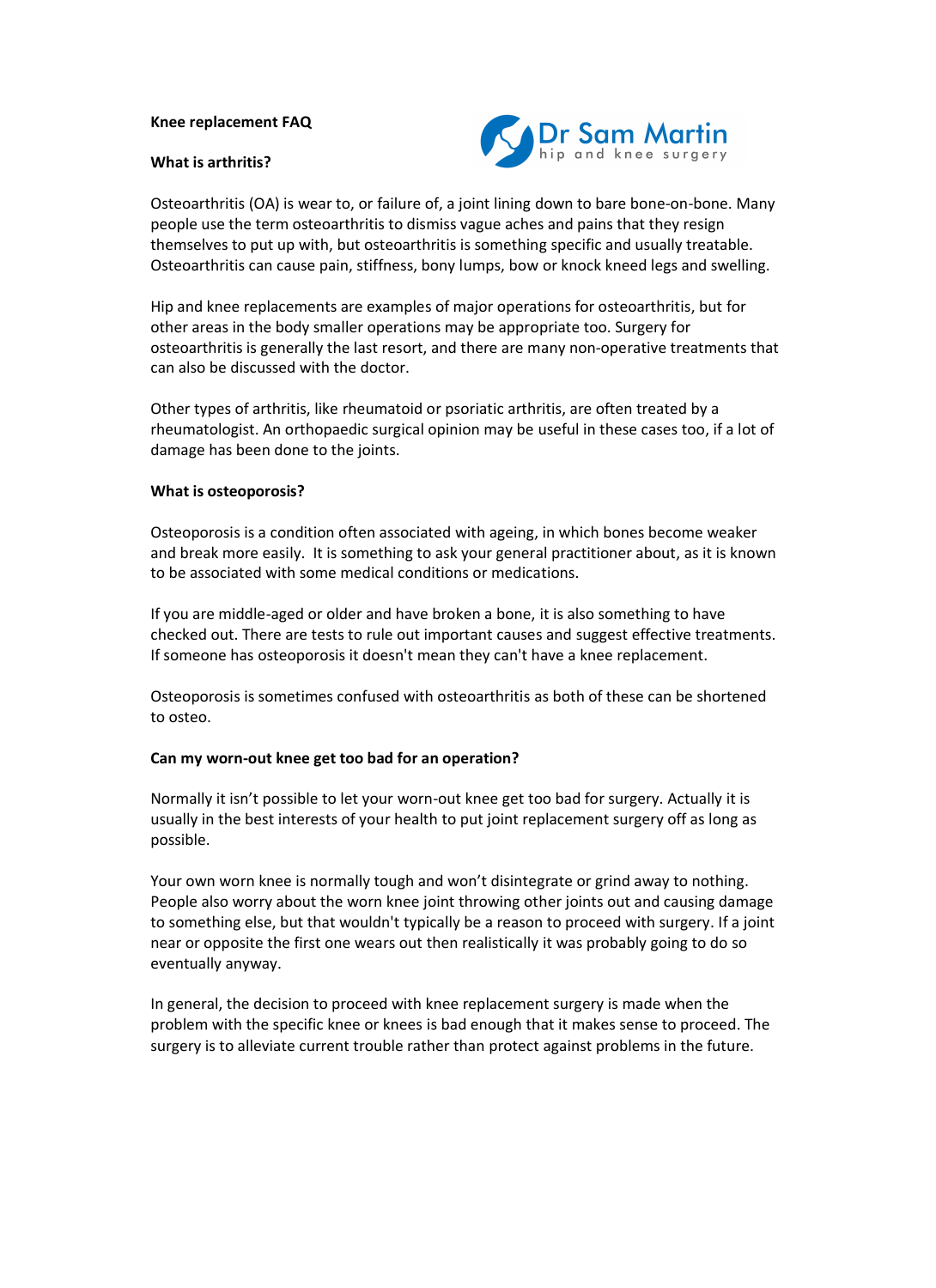# **Am I too old for a knee replacement? If I put it off will I be too old?**

No one is really too old for a joint replacement. It is important to make a careful and considered decision about proceeding with major surgery in all age groups, and this is especially the case in the very elderly.

A joint replacement is never out of the question as long as your medical fitness allows it. Dr Martin takes time with elderly patients to really get to the bottom of their issues and to help the patient decide whether an operation is right for them or not.

## **Am I too young?**

Joint replacements don't last forever and younger people wear them out more quickly. However, the results of surgery in young people are improving, and so there probably isn't a need a for a hard and fast cut off like there used to be.

Despite this there are still good reasons to avoid a knee replacement in a younger person, if at all possible. As a rough guide, Dr Martin would try to avoid doing knee replacements under the age of 50.

If you are young and having a lot of trouble from bad knee arthritis, then it isn't a straightforward situation. That is a good reason to see an orthopaedic surgeon to talk through the different options and associated decision-making.

## **How do I know if my knee is bad enough for a knee replacement?**

Firstly an x-ray or scan is necessary to confirm bone-on-bone arthritis in your worn-out knee. A knee replacement is not an option to consider without bone-on-bone wear.

After that it is important to realise that not everyone with a worn-out knee needs a knee replacement. How you know if it is for you basically comes down to whether you are having a bad time with miserable knee pain after having tried the sensible alternatives.

It is major surgery and not something you should undertake for a niggle or so that you can do something very demanding that isn't reasonable for your age group. It is, however, a very good operation for someone that is having significant trouble with day to day things due to knee arthritis.

## **How long will the knee replacement last?**

This is a very common question and it's very important to understand the answer but it isn't straightforward. The results of knee replacements are very good and you can expect your joint replacement to last a long time, but this does depend a bit on your age, activity level and the underlying condition that required joint replacement surgery.

For most people the knee replacement would last more than 15 years and chances would be good that it might last as long as 20 or 25 years or more. There is, however, a small risk of failure at any time after knee replacement surgery for various reasons. There is even about a 1 in 100 chance of failure within the first year.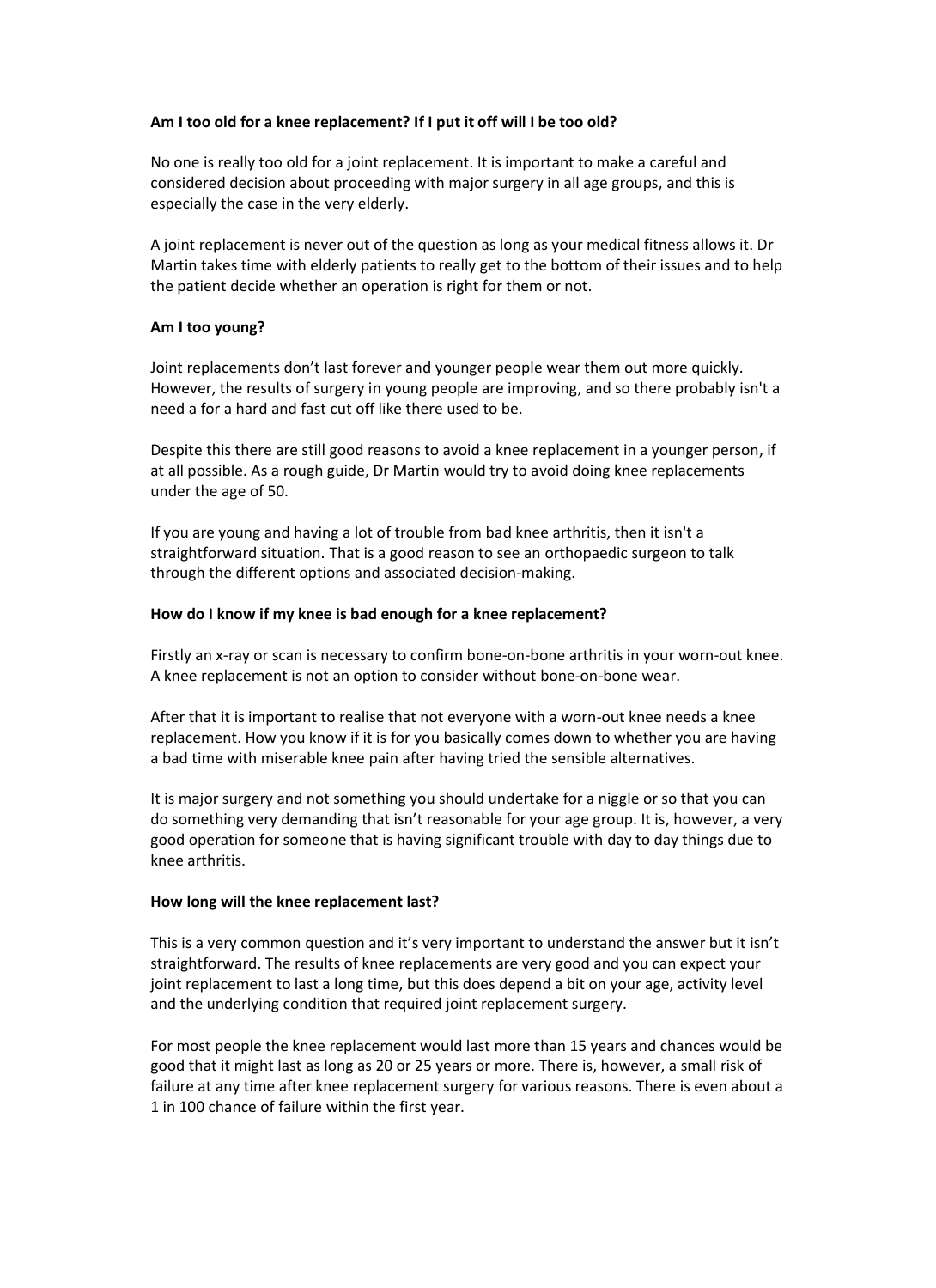Examples of steps that Dr Martin takes to improve the chances of your joint replacement lasting a long time include the choice of a prosthesis based on The Australian National Joint Replacement Registry results, the use of computer navigation and careful technique during the surgery.

#### **How long does the operation take?**

A knee replacement usually takes around 90 minutes. Having both sides done at once takes 3 to 4 hours. A patient will often be gone from the ward for 4 hours or more surrounding their operation so do not worry if a family member is having joint replacement surgery and it seems to be taking a long time.

## **What sort of anaesthetic can I have?**

Most times the operation can be done under either general or spinal anaesthetic, but there can be situations where the anaesthetist would choose a specific anaesthetic for safety. In routine cases where either is possible, Dr Martin strongly recommends a spinal anaesthetic, as that is overall a bit safer, with a better recovery and importantly better post-operative pain relief.

The trend towards more spinal rather than general anaesthetics has been one of the key things that has helped people recovery more rapidly and comfortably from knee replacement surgery in recent years.

Many people are anxious about having to hear the surgery with a spinal. Be reassured that this isn't a problem, because the anaesthetist can easily make you doze with a spinal on board. If, for medical reasons, it isn't possible to do the operation under spinal, then a general is still fine but if you have the choice go for a spinal.

## **How much pain will there be after the surgery?**

The pain associated with major knee surgery isn't nearly as bad as it used to be. This is due to a combination of improvements in technique and pain relief.

Occasionally someone will have significant post-operative pain, but there are always further steps available to get the pain under control to the point where it is manageable. Dr Martin is focused on minimising your pain after the surgery and is constantly striving to improve the experience for patients recovering from knee replacement surgery.

Dr Martin strongly believes you shouldn't need to have an unusually high pain threshold to be able to recover well from a knee replacement.

Examples of the steps that can be taken to minimise pain after knee replacement are the use of a less painful incision (such as the mid vastus) approach, multimodal pain relief, minimised tourniquet time, attention to bandaging and bleeding control, amongst other things.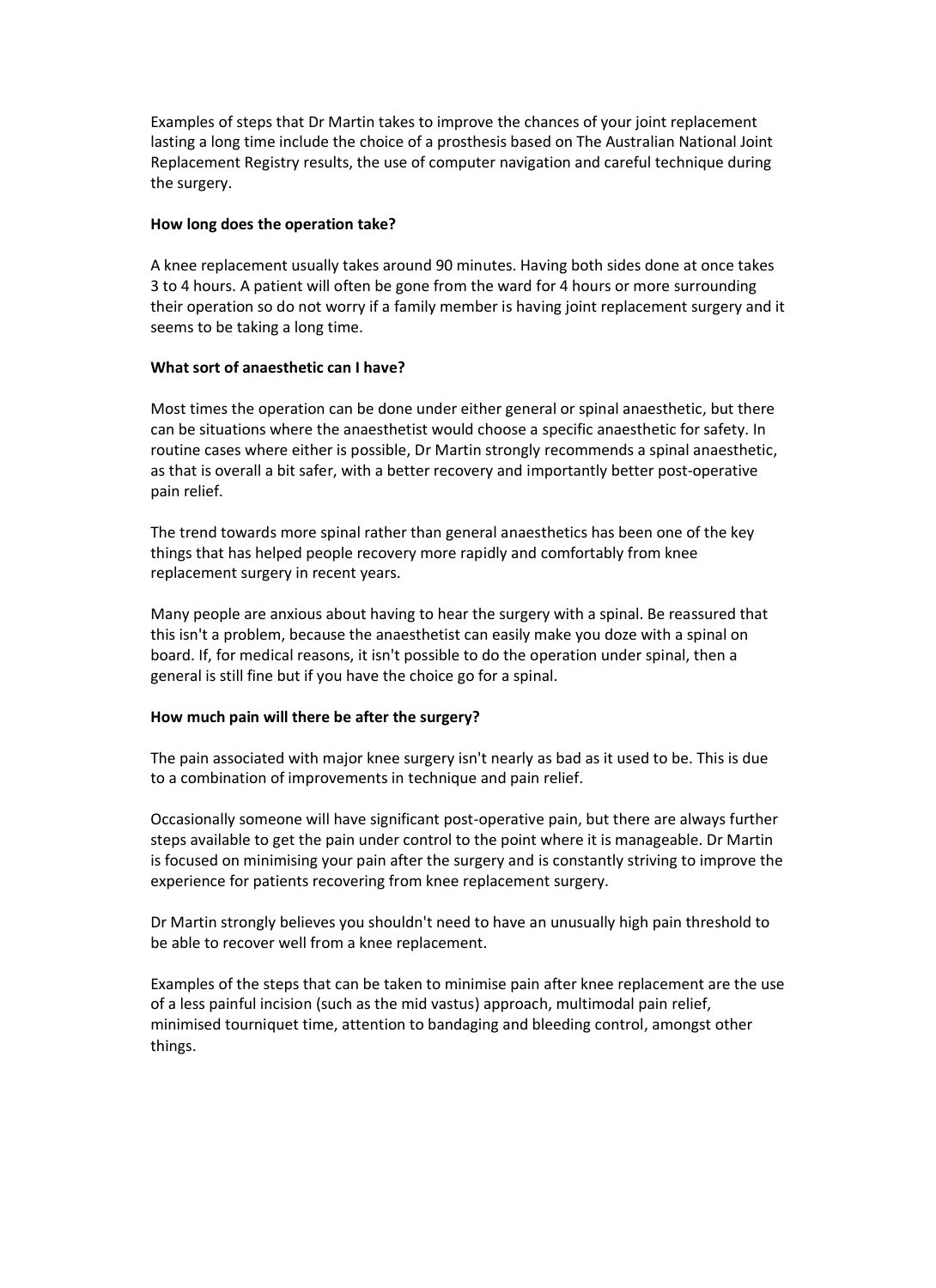## **How long would I stay in hospital?**

Patients are discharged when they are safe and comfortable to go home. With current techniques this is often as early as 2 days after the surgery. For appropriate patients who would find a very short stay in hospital convenient, Dr Martin can offer a 24 hour stay for the surgery.

If you are planning to go home early after the surgery it is important to have someone at home with you at first.

Dr Martin is continually working towards greater comfort and enhanced recovery for patients after knee replacement surgery. He uses a multi-faceted approach that helps patients get home from hospital quickly, safely and comfortably, where appropriate. This includes the use of a less painful incision, such as the mid vastus approach, multimodal pain relief, minimised tourniquet time and attention to bandaging and bleeding control, amongst other things.

## **How long will it take until I am better?**

The recovery from major joint replacement surgery is much faster than it used to be but it is different for everyone and even different from knee to knee for people who have had both done. Some people reach the point where they are back doing what was normal for them with their bad knee before the surgery, as early as 2 weeks after the surgery.

For most people it takes 4 to 6 weeks until they are better than before the operation and reach the point where they are glad they have had the operation.

It is important not to be disappointed if your knee is getting better more slowly than average! Occasionally, people can experience a slower recovery. About 1 in 50 patients might take as long as 6 months until they are pleased with the new knee. From then on the knee would continue to get slowly better until the new knee is fully "bedded in" which can take as long as a year.

Examples of technical steps that can help facilitate an earlier recovery include the use of a less painful incision, such as the mid vastus approach, multimodal pain relief, minimised tourniquet time, attention to bandaging and bleeding control, amongst other things.

## **How long until I can drive?**

It isn't recommended to drive until 6 weeks after knee replacement surgery. This is to ensure safety in reaction to an emergency. Patients who can walk well without any assistance and aren't affected by strong pain killers may be safe to drive before 6 weeks, after discussion with the doctor.

#### **How active can I be after the operation?**

Dr Martin recommends you avoid impact sports including running or jogging after knee replacement. Long walks, bike riding, swimming, golf or doubles tennis would be examples of reasonable levels of activity. If you are keen to undertake impact sports after the surgery it is important to talk that over with Dr Martin.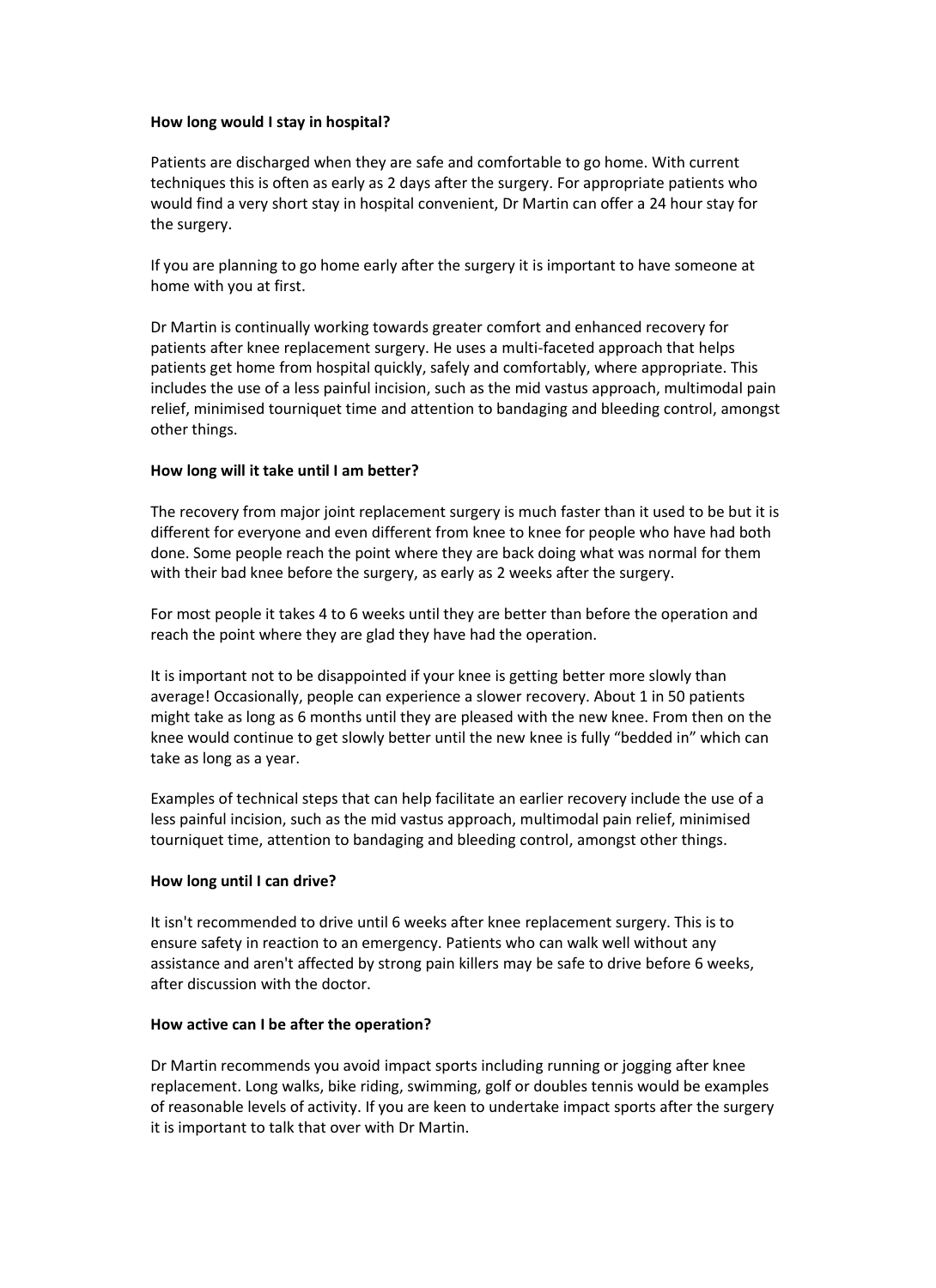## **Can it be done again?**

In most cases it is possible to re-do a failed knee replacement. In most cases it is even possible to re-do it more than once. This is called a revision. Usually it is a bigger operation with higher risks and worse results than a successful first (called primary) knee replacement. Very occasionally it may not be possible to re-do the failed joint but that really is unusual.

#### **Does Dr Martin use a prosthesis with good results?**

Dr Martin uses well-established knee replacement prostheses with reliable long term results confirmed in the Australian Joint Registry. He has taken extra steps to track his own results by choosing to be identified in the registry. Dr Martin also requests detailed registry reports regarding knee replacements in different situations, and different patients, to minimise the possibility of failure for each patient.

#### **How much physio will I need after the operation?**

The recovery after knee replacement surgery is generally much easier than it used to be and Dr Martin is continually fine-tuning his practice to make it as easy as can be. For many people intense physiotherapy is no longer necessary after the joint replacement. This is especially the case for people who have done a physiotherapy course prior to the surgery.

Often, it is now simply a matter of doing some post-operative exercises, as advised by a physiotherapist, and getting on with life. Some patients will require specific attention to some aspect of their recovery and this is something that is dealt with on a case by case basis.

## **Can I have both at once?**

It is certainly possible to do both knees at once. This is reasonable in a healthy patient in their 70s or younger who has equally bad knees. The recovery is not much more difficult than one at a time. In general, people might stay in hospital 1 day longer.

Having both done at once is a bigger operation but for the right patient it is probably about as safe as having one side done and the other some time later on. People are choosing to have two at once more and more as the recovery from the operation gets easier.

## **Will I need a blood transfusion?**

Blood transfusions after knee replacements are exceedingly rare these days. However, it is important to tell you doctor if you have a bleeding problem. It is also important to discuss all your medications, including over-the-counter medications and alternative treatments, as some of these have a blood thinning effect. Pre-operative self-to-self blood donation is not offered anymore, as blood transfusions are so rare there is no benefit.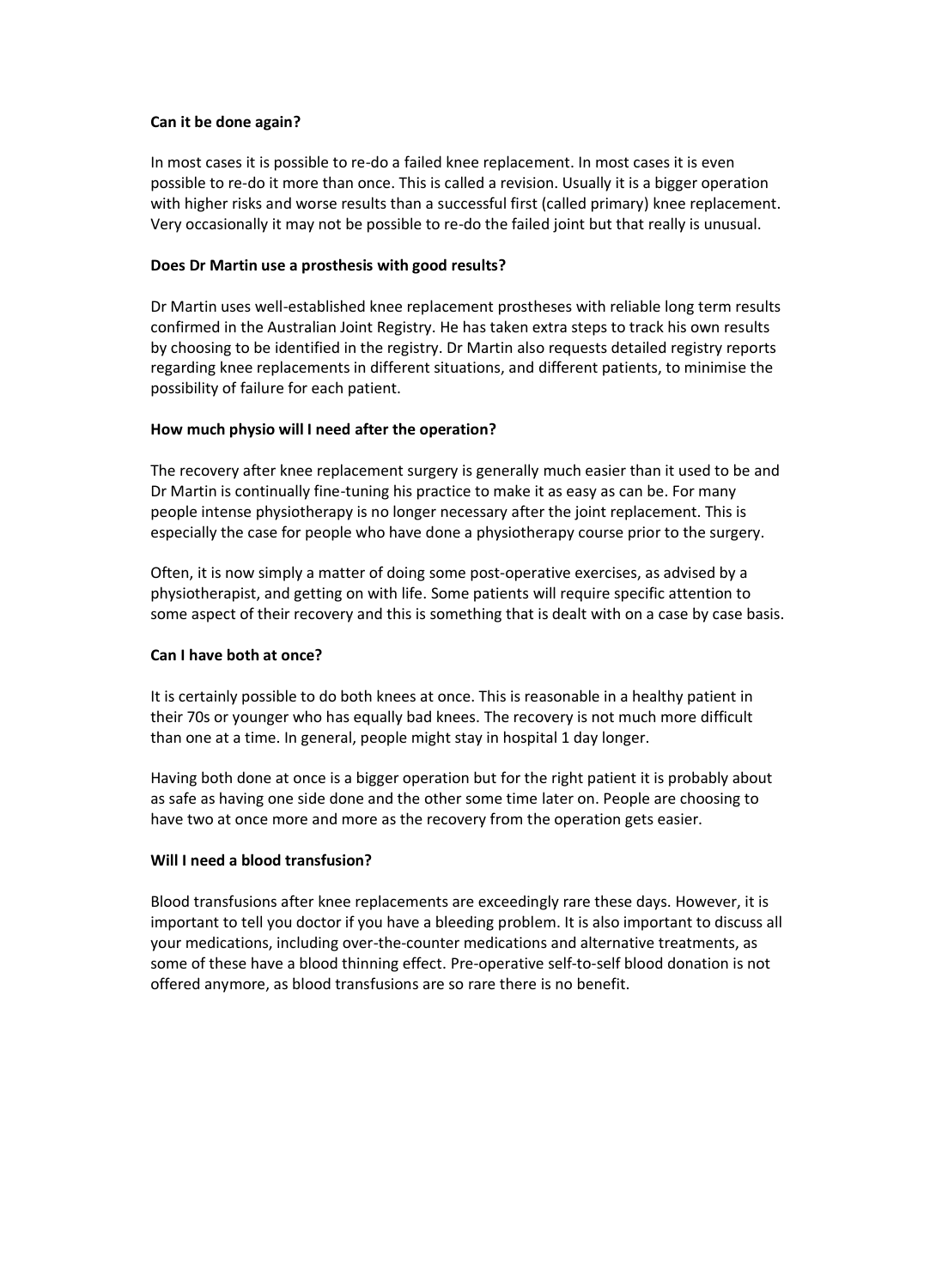#### **What is it like to have an artificial knee?**

It is very important to have a realistic idea of what to expect out of a knee replacement. For example 1 in 5 people will have some minor ongoing pain for good after knee replacement surgery. This should be minor and manageable with simple pain relief. Severe on-going pain is very, very unusual or there wouldn't be any point in doing the surgery. Numb patches around the incision are very common. These usually become less noticeable with time, but some permanent numbness usually persists.

Some feelings of clunking or swelling are reasonably common and usually settle with time. About 50% of people cannot comfortably kneel or squat after knee replacement surgery. It is normal for the knee to be swollen and warm for some months after the surgery. An artificial knee isn't a super knee. It isn't even as good as the healthy knee of a young person but it is normally much better than a miserable worn-out one.

## **Will I trigger an alarm at the airport?**

This depends a bit on what sort of metal you have implanted and what sensitivity the security staff set their equipment to. People ask if they should carry a card or certificate for the joint replacement but that wouldn't make sense because such a document could easily be forged. The airport security staff are used to processing people who have had joint replacement surgery. Enjoy your trip!

#### **What can go wrong after knee replacement?**

Serious problems after a knee replacement are very unusual and Dr Martin and his team take every step to prevent them. Despite these steps, problems can still occur. For example, infection can cause early failure or on-going pain. A late infection, years after the surgery, is also possible but very unusual. The overall risk of failure due to infection is less than 1%. Failure can also occur due to wear, loosening, breakage of the bones about the knee or for other reasons.

Some degree of minor permanent pain is reasonably common after knee replacement, but on-going severe pain is very unusual, but it is possible if something went wrong. Occasionally the knee might set very stiffly or, conversely, it can be too wobbly. A large part of the surgery is getting this balance right.

Sometime the leg might end up bow legged or knock kneed, but this is also unusual with modern techniques. It is possible, but exceedingly unusually, to have a serious nerve or blood vessel injury during the surgery. In the very worst case scenario this can result in amputation. The risk of that is between 1 in 1000 and 1 in 5000.

Other risks of the surgery include problems like heart attack, stroke or blood clots. It is possible to die from a knee replacement. It is important to talk through the risks and benefits of the procedure and any specific concerns you have when making decisions about the surgery.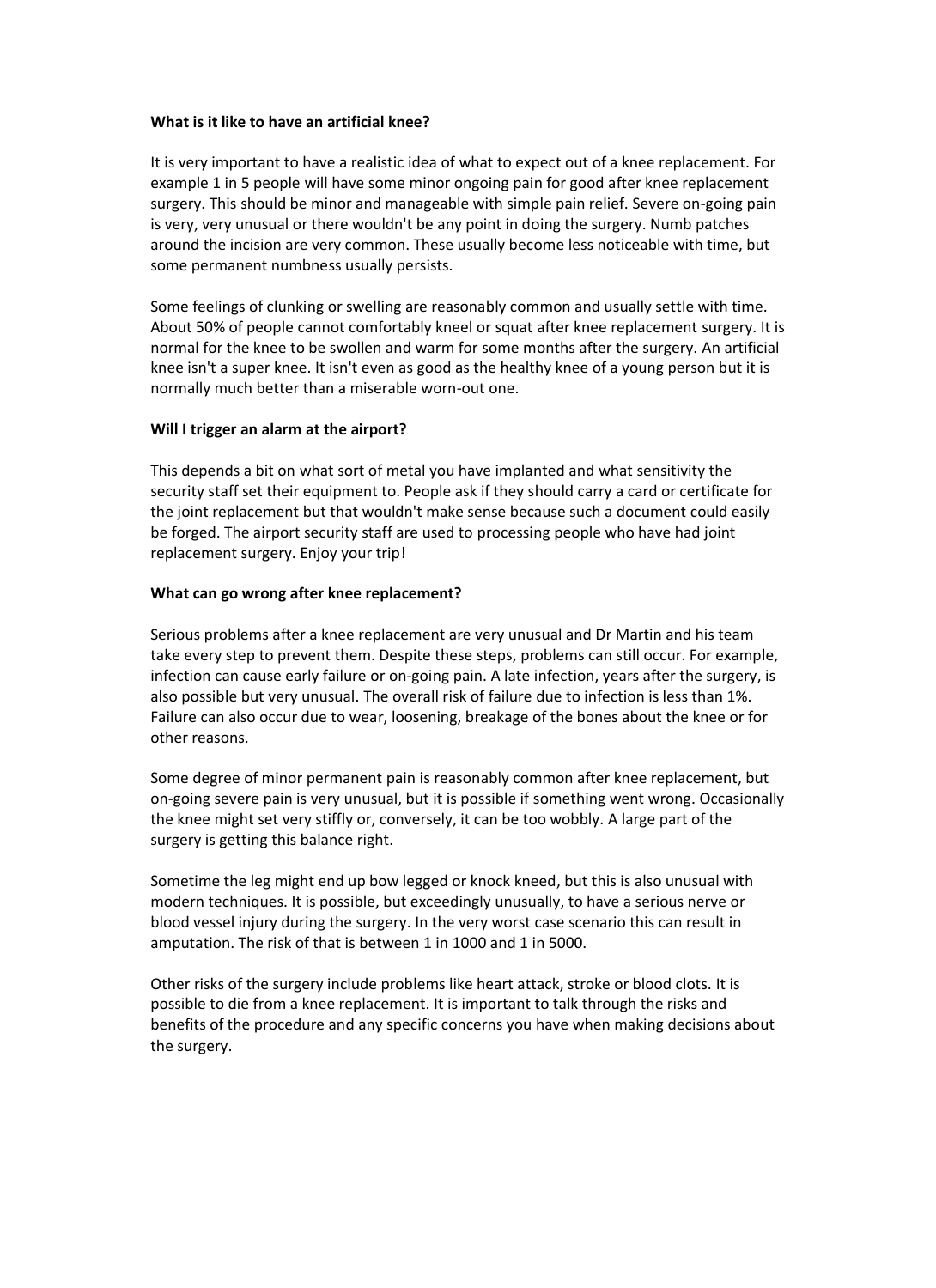#### **What about partial knee replacements?**

A partial knee replacement is a unicompartmental knee replacement or patellofemoral knee replacement. The results of partial knee replacements can be very good when they are good, but they are also less reliable than total knee replacements.

Recent research has indicated that if a person at any age has a partial knee replacement, they are at increased risk for developing a failed re-do knee replacement by a given age in the future. That is mainly because partial knee replacements have a 2 to 3 times higher failure rate per year than total knee replacements. To minimise the risk of a patient finding themselves in a difficult situation Dr Martin does not do partial knee replacement surgery.

## **Are blood clots a worry?**

There are different types of blood clots you can get after a knee replacement but there are good steps that can be taken to protect against them.

A clot in the wound is called a haematoma. That can't spread to the lungs so it isn't dangerous in that way ,but it is an infection risk. Very occasionally a knee replacement might need a haematoma cleaned out in the operating theatre. With current techniques the risk of a bad wound haematoma is very low.

The other sorts of blood clots are ones in the leg veins (DVT) that can clog up the lungs (PE). A PE can be life threatening, but there are a lot of different effective measures that the team of people caring for a knee replacement patient take to make the risk of a dangerous PE very very small.

Bruising-type colours up and down the leg after surgery are not clots. They are usually from some blood that has leaked out of the knee.

#### **Is infection a worry?**

Infection can be a major problem, so the surgical team takes a number of effective steps and great care to minimise the risk of infection spreading to a knee replacement.

An example of this is pre-operative screening and treatment of people who carry golden staph, whether it is the superbug or more common "garden variety" type. About a third of people in the community carry the "garden variety" golden staph on their skin and special treatment to clear it, or the worse bug, before surgery decreases the risk of infection.

With this and other steps the risk of infection is less than 1%.

Something that patients are not always aware of is that it is also possible for infection to spread to a new knee years after surgery, usually via bloodstream poisoning. Thais is very unusual but it is still worth taking steps to protect against it.

It is important to check with your Doctor if you need antibiotics before other operations or procedures in future. If you are getting a recurrent infection somewhere, such as a kidney infection from a stone, then it is very important to treat the infection and fix the underlying issue to minimise the risk of spread to your knee on each occasion.